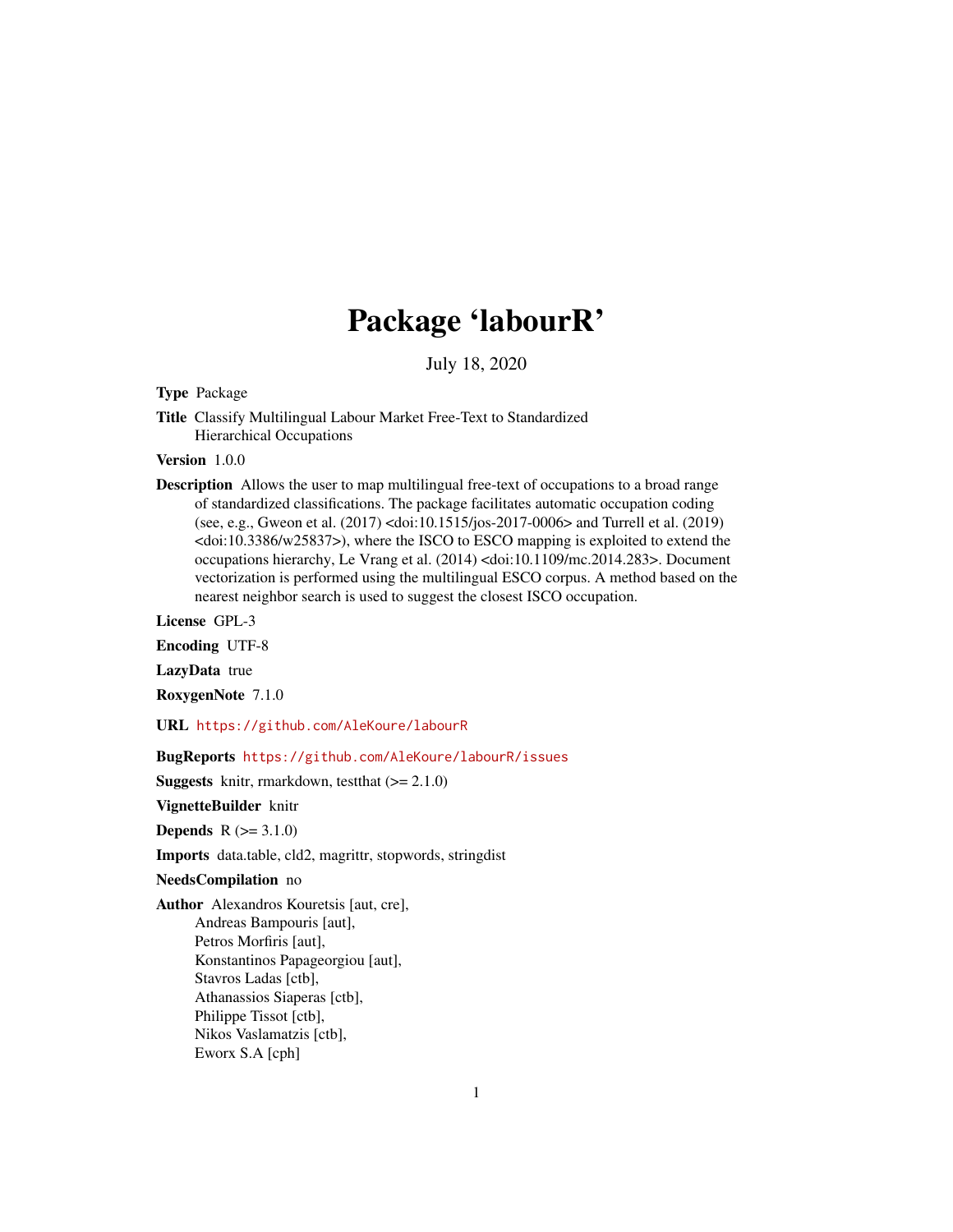<span id="page-1-0"></span>Maintainer Alexandros Kouretsis <ako@eworx.gr> Repository CRAN Date/Publication 2020-07-18 09:30:07 UTC

### R topics documented:

classify\_occupation *Classify occupations*

#### Description

This function takes advantage of the hierarchical structure of the ESCO-ISCO mapping and matches multilingual free-text with the [ESCO](https://ec.europa.eu/esco/portal/home) occupations vocabulary in order to map semi-structured vacancy data into the official ESCO-ISCO classification.

#### Usage

```
classify_occupation(
  corpus,
  id\_col = "id",text_col = "text",lang = "en",num_leaves = 10,
  isco\_level = 3,max\_dist = 0.1,
  string_dist = NULL
)
```
#### Arguments

| corpus   | A data frame or a data table that contains the id and the text variables. |
|----------|---------------------------------------------------------------------------|
| id col   | The name of the id variable.                                              |
| text col | The name of the text variable.                                            |
| lang     | The language that the text is in.                                         |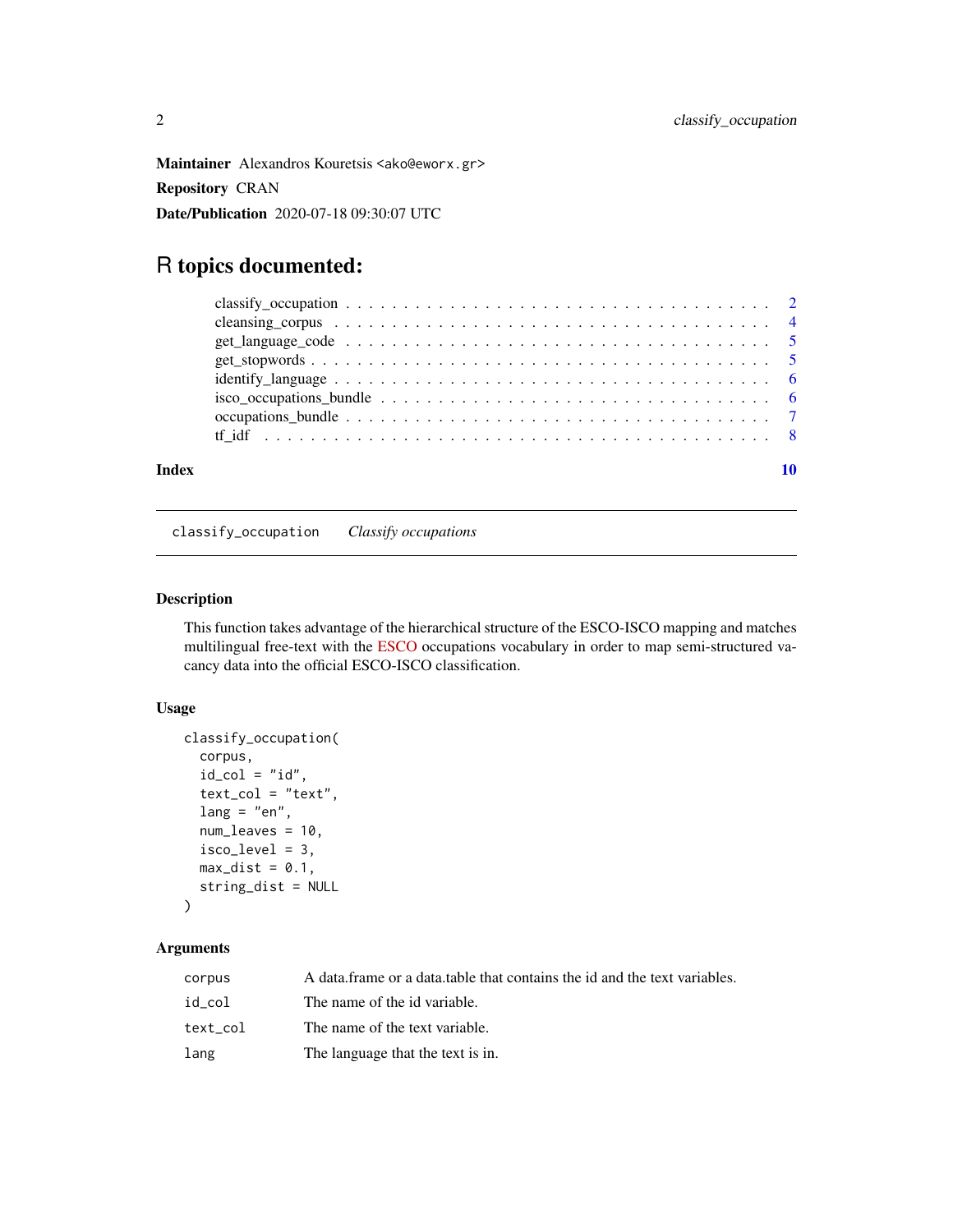<span id="page-2-0"></span>

| num_leaves  | The number of occupations/neighbors that are kept when matching.                                                                      |
|-------------|---------------------------------------------------------------------------------------------------------------------------------------|
| isco_level  | The ISCO level of the suggested occupations. Can be either 1, 2, 3, 4 for ISCO<br>occupations, or NULL that returns ESCO occupations. |
| max_dist    | String distance used for fuzzy matching. The amatch function from the string dist<br>package is used.                                 |
| string_dist | String dissimilarity measurement. Available string distance metrics: stringdist-metrics.                                              |

#### Details

First, the input text is cleansed and tokenized. The tokens are then matched with the ESCO occupations vocabulary, created from the preferred and alternative labels of the occupations. They are joined with the [tfidf](#page-7-1) weighted tokens of the ESCO occupations and the sum of the tf-idf score is used to retrieve the suggested ontologies. Technically speaking, the suggested ESCO occupations are retrieved by solving the optimization problem,

 $\arg\max_d \left\{ \vec{u}_{binary} \cdot \vec{u}_d \right\}$ 

where,  $\vec{u}_{binary}$  stands for the binary representation of a query to the ESCO-vocabulary space, while,  $\vec{u}_d$  is the ESCO occupation normalized vector generated by the tf-idf numerical statistic. If an ISCO level is specified, the k-nearest neighbors algorithm is used to determine the suggested occupation, classified by a plurality vote in the corresponding hierarchical level of its neighbors.

Before the suggestions are returned, the preferred label of each suggested occupation is added to the result, using the [occupations\\_bundle](#page-6-1) and [isco\\_occupations\\_bundle](#page-5-1) as look-up tables.

#### Value

Either a data.table with the id, the preferred label and the suggested ESCO occupation URIs (num\_leaves predictions for each id), or a data.table with the id, the preferred label and the suggested ISCO group of the inputted level (one for each id).

#### References

M.P.J. van der Loo (2014). [The stringdist package for approximate string matching.](https://journal.r-project.org/archive/2014-1/loo.pdf) R Journal 6(1) pp 111-122.

Gweon, H., Schonlau, M., Kaczmirek, L., Blohm, M., & Steiner, S. (2017). [Three Methods for](https://doi.org/10.1515/jos-2017-0006) [Occupation Coding Based on Statistical Learning, Journal of Official Statistics,](https://doi.org/10.1515/jos-2017-0006) 33(1), 101-122.

Arthur Turrell, Bradley J. Speigner, Jyldyz Djumalieva, David Copple, James Thurgood (2019). [Transforming Naturally Occurring Text Data Into Economic Statistics: The Case of Online Job](https://www.nber.org/papers/w25837) [Vacancy Postings.](https://www.nber.org/papers/w25837)

ESCO Service Platform - [The ESCO Data Model documentation](https://ec.europa.eu/esco/portal/document/en/87a9f66a-1830-4c93-94f0-5daa5e00507e)

#### Examples

```
corpus <- data.frame(
 id = 1:3,
 text = c("Junior Architect Engineer",
   "Cashier at McDonald's",
```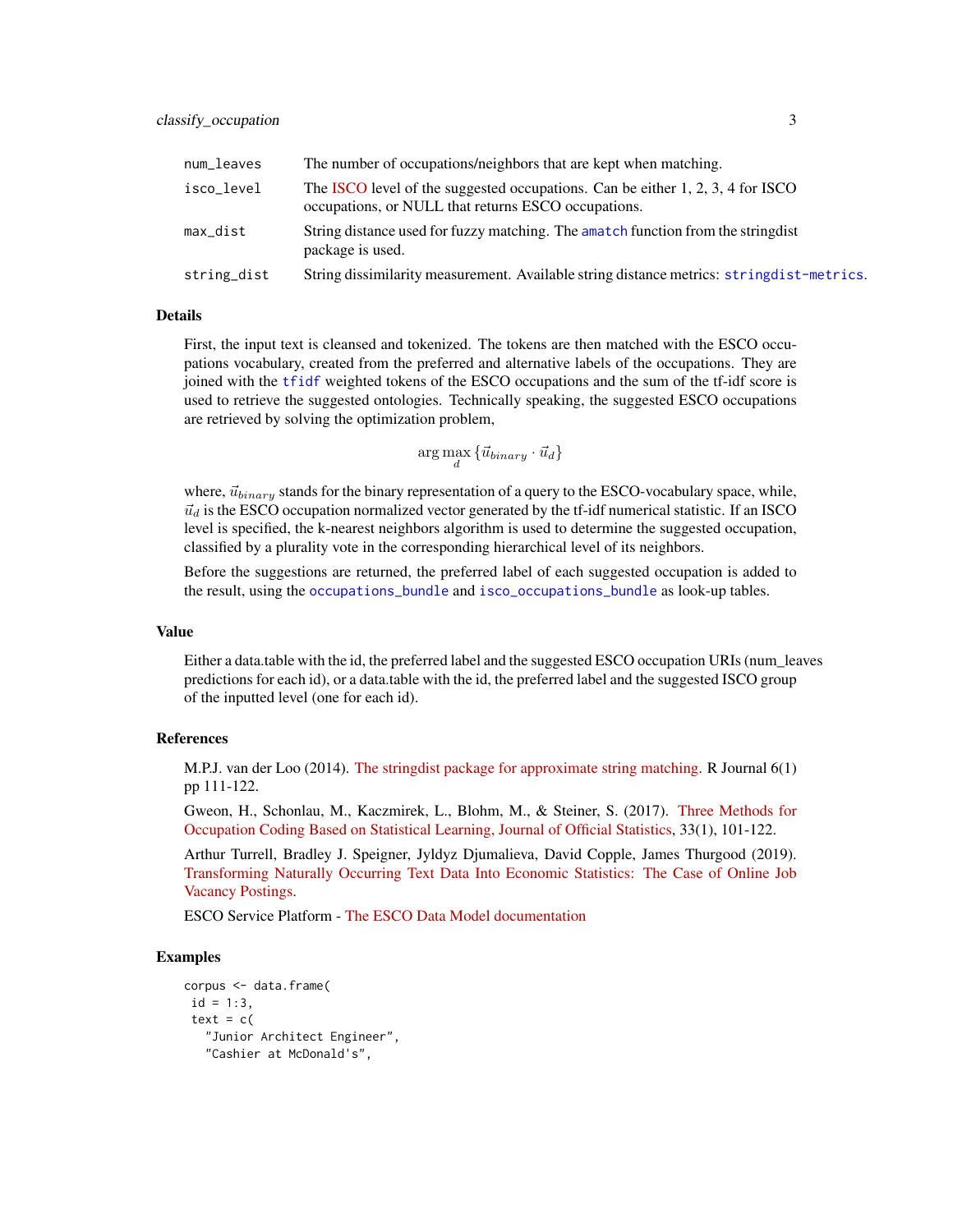```
"Priest at St. Martin Catholic Church"
)
)
classify_occupation(corpus = corpus, isco_level = 3, lang = "en", num_leaves = 5)
```
cleansing\_corpus *Cleansing Corpus*

#### Description

The function performs text cleansing by removing escape characters, non alphanumeric, longwords, excess space, and turns all letters to lower case.

#### Usage

```
cleansing_corpus(
  text,
  escape_chars = TRUE,
  nonalphanum = TRUE,
  longwords = TRUE,
  whitespace = TRUE,
  tolower = TRUE
\lambda
```
#### Arguments

| text         | Character vector of free text to be cleansed.                        |
|--------------|----------------------------------------------------------------------|
| escape_chars | If TRUE, removes escape characters for slash n, slash r and slash t. |
| nonalphanum  | If TRUE, removes non-alphanumeric characters.                        |
| longwords    | If TRUE, removes words with more than 35 characters.                 |
| whitespace   | If TRUE, removes excess white space.                                 |
| tolower      | If TRUE, turns letters to lower.                                     |

#### Value

A character vector of the cleansed text.

#### Examples

```
txt <- "It has roots in a piece of classical Latin literature from 45 BC"
cleansing_corpus(txt)
```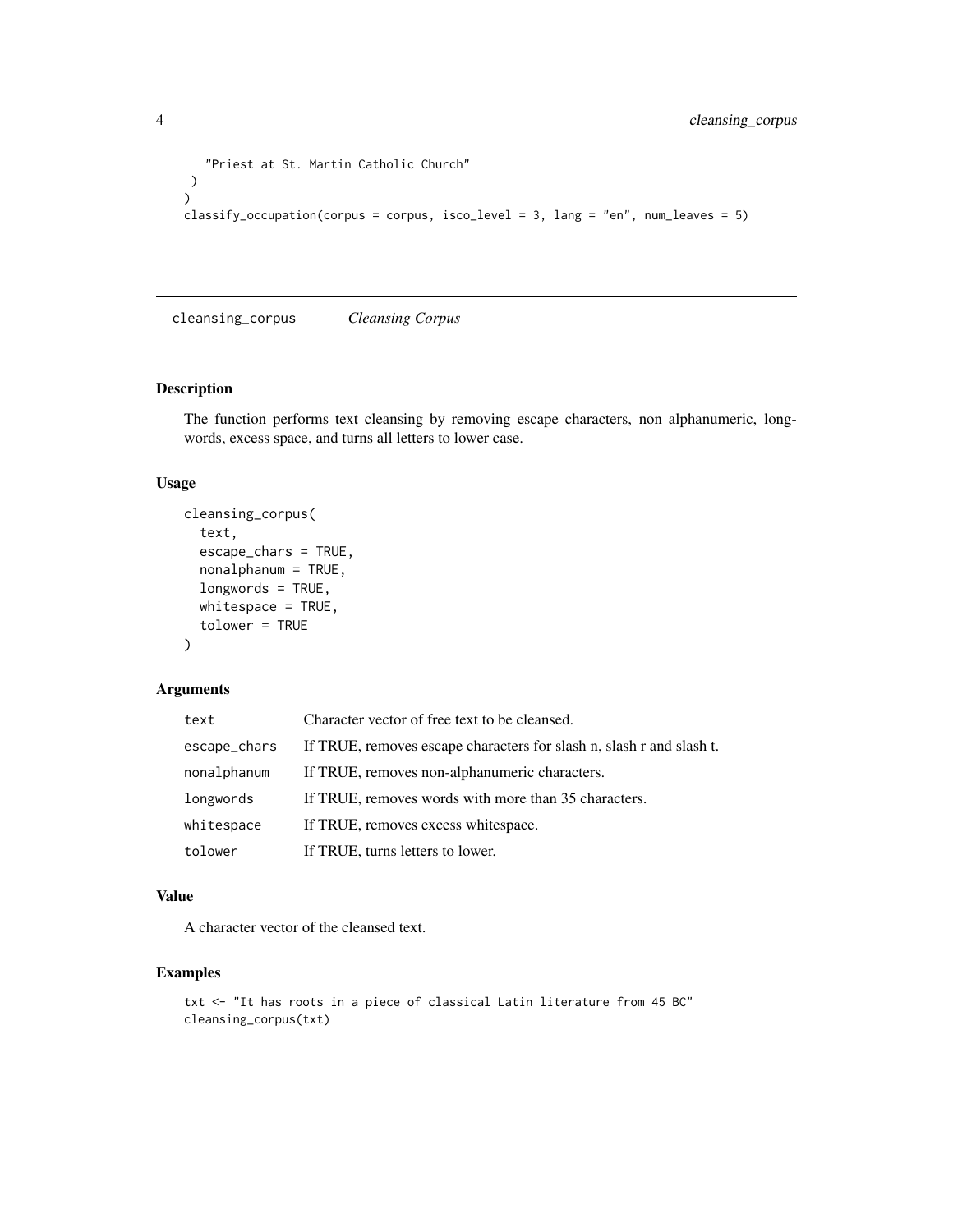<span id="page-4-0"></span>get\_language\_code *Get language code from file name*

#### Description

Occupations' labels and structure are exposed at the ESCO web portal. This function retrieves languages from the downloadable CSVs, see [escopedia.](https://ec.europa.eu/esco/portal/escopedia/ESCO_languages)

#### Usage

```
get_language_code(string)
```
#### Arguments

string Filepath with a language code as given by ESCO downloadable .CSVs.

#### Value

A character vector with two-letter language codes.

#### Examples

get\_language\_code("occupations\_en.csv")

#### Description

The functions retrieves stopwords from the [stopwords](#page-0-0) package using the ISO-639-1 encoding. For miscellaneous languages [data\\_stopwords\\_misc](#page-0-0) are used.

#### Usage

```
get_stopwords(code)
```
#### Arguments

code A string with the language code of the stopwords.

### Value

Character vector with the stopwords or NULL if the language code is unknown.

#### Examples

get\_stopwords("en")[1:10]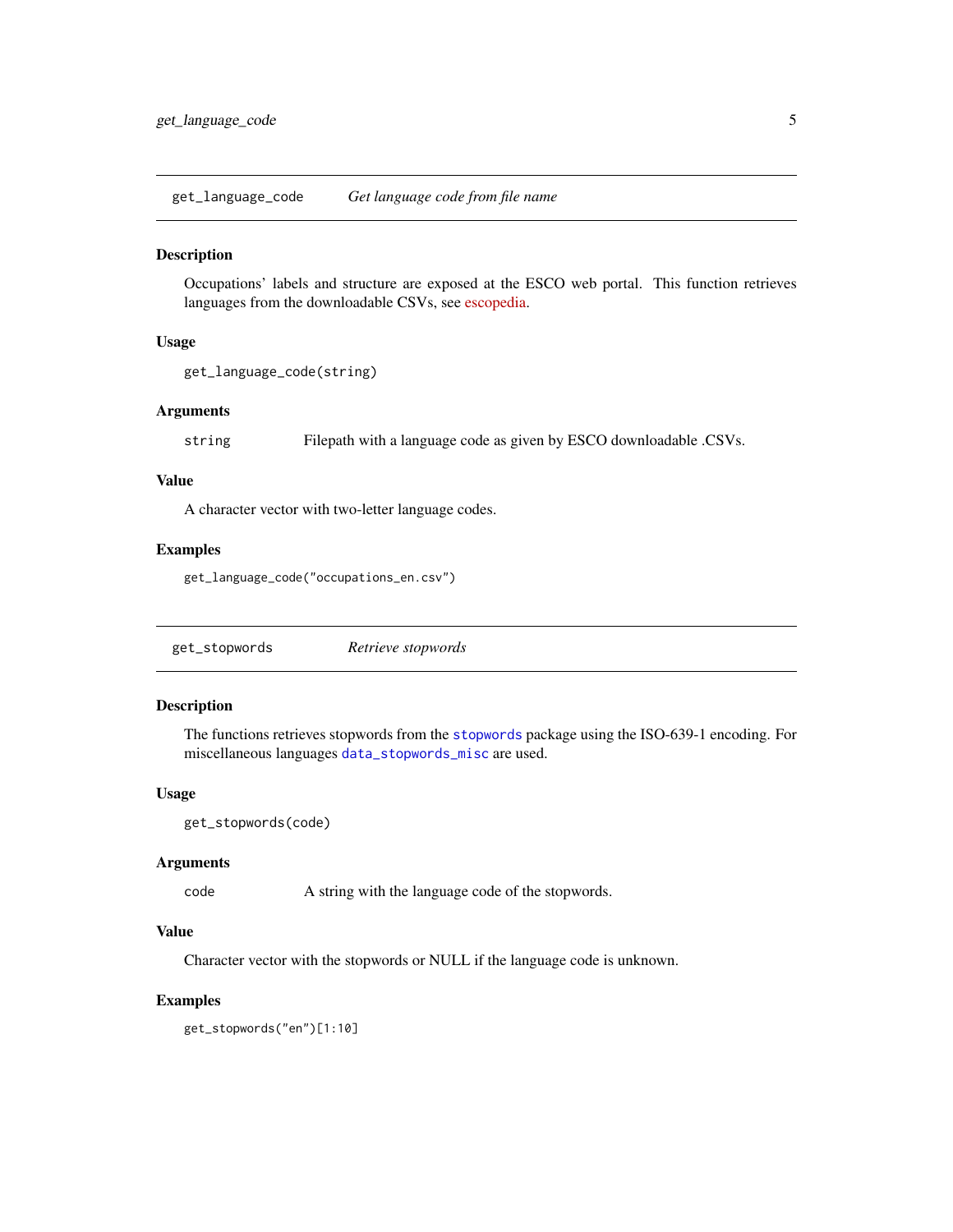<span id="page-5-0"></span>identify\_language *Detect Language*

#### **Description**

This function performs language detection by using Compact Language Detector 2 from CRAN library [cld2](#page-0-0). It is vectorised and guesses the language of each string. Note that it is not designed to do well on very short text, lists of proper names, part numbers, etc. CLD2 has the highest F1 score and is an order of magnitude faster than CLD3.

#### Usage

identify\_language(text)

#### Arguments

text A string with text to classify or a connection to read from.

• cld2: Probabilistically (Naïve Bayesian classifier) detects over 80 languages in plain text.

#### Value

A character vector with ISO-639-1 two-letter language codes.

#### Examples

```
txt <- c("English is a West Germanic language ", "In espaniol, le lingua castilian")
identify_language(txt)
```
<span id="page-5-1"></span>isco\_occupations\_bundle

*ISCO occupations bundle*

#### Description

The International Standard Classification of Occupations (ISCO) is a four-level classification of occupation groups managed by the International Labour Organisation (ILO). Its structure follows a grouping by education level. The two latest versions of ISCO are ISCO-88 (dating from 1988) and ISCO-08 (dating from 2008).

• The ESCO version used is ESCO v1 1.0.3 retrieved at 11/12/2019.

#### Usage

isco\_occupations\_bundle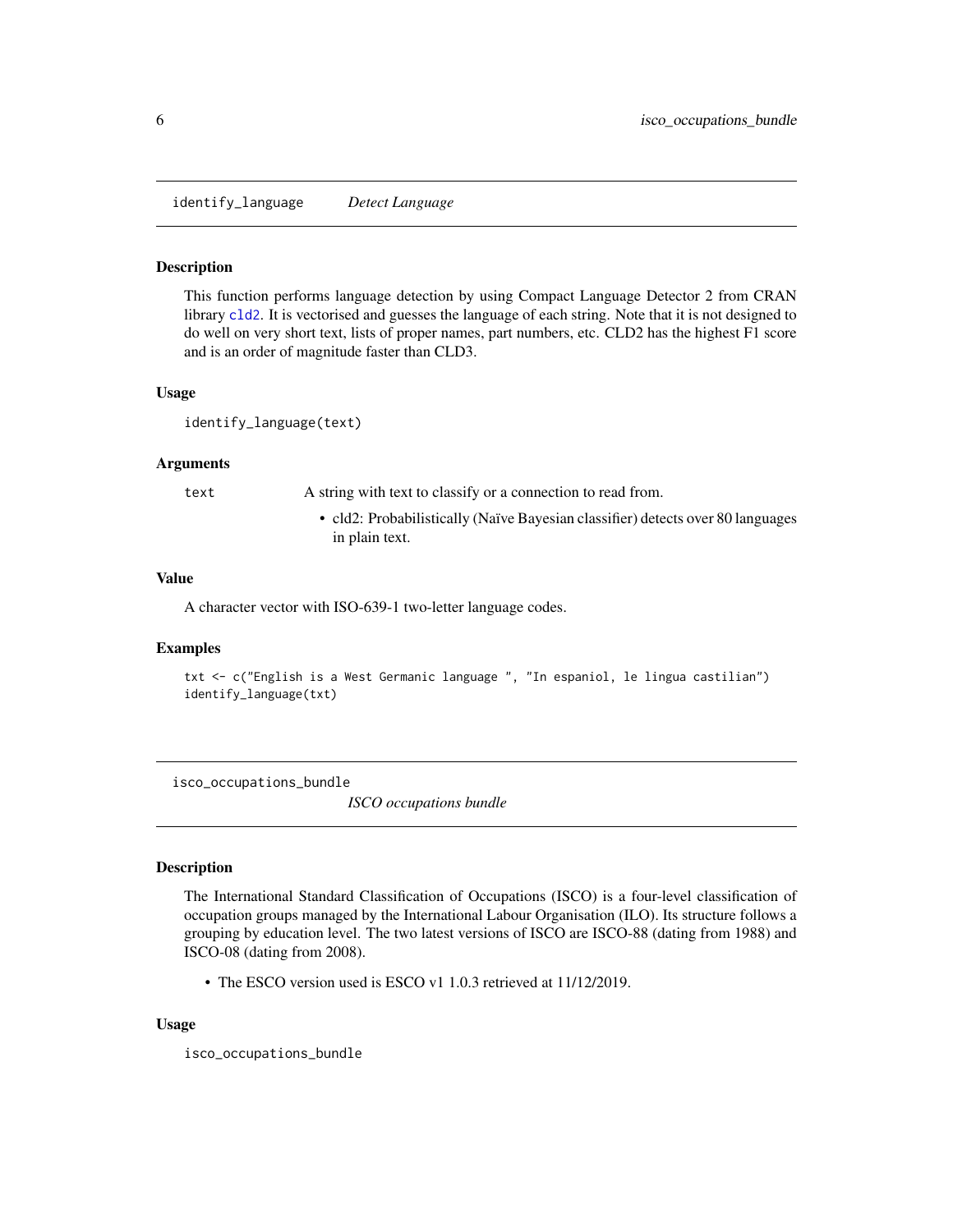#### <span id="page-6-0"></span>Format

A data.table with 2 variables, which are:

iscoGroup Four-level classification of occupation groups.

preferredLabel Preffered name of ISCO occupation concepts.

#### Source

International Standard Classification of Occupations [\(ISCO\)](https://ec.europa.eu/esco/portal/escopedia/International_Standard_Classification_of_Occupations__40_ISCO_41_).

<span id="page-6-1"></span>occupations\_bundle *ESCO occupations bundle*

#### Description

The occupations pillar is one of the three pillars of [ESCO.](https://ec.europa.eu/esco/portal/home) It organizes the occupation concepts. It uses hierarchical relationships between them, metadata as well as mappings to the International Standard Classification of Occupations [ISCO](https://ec.europa.eu/esco/portal/escopedia/Occupation) in order to structure the occupations. The descriptions of each concept is provided only in English.

• The ESCO version used is ESCO v1 1.0.3 retrieved at 11/12/2019.

#### Usage

occupations\_bundle

#### Format

A data.table with 5 variables, which are:

conceptUri Uniform Resource Identifier of occupations.

iscoGroup Four-level classification of occupation groups, see [ISCO.](https://ec.europa.eu/esco/portal/escopedia/International_Standard_Classification_of_Occupations__40_ISCO_41_)

preferredLabel Preffered name of ESCO occupation concepts.

altLabels Alternative labels of ESCO occupation concepts.

description Description of ESCO occupation concepts.

#### Source

European Skills/Competences, Qualifications and Occupations [ESCO.](https://ec.europa.eu/esco/portal/home)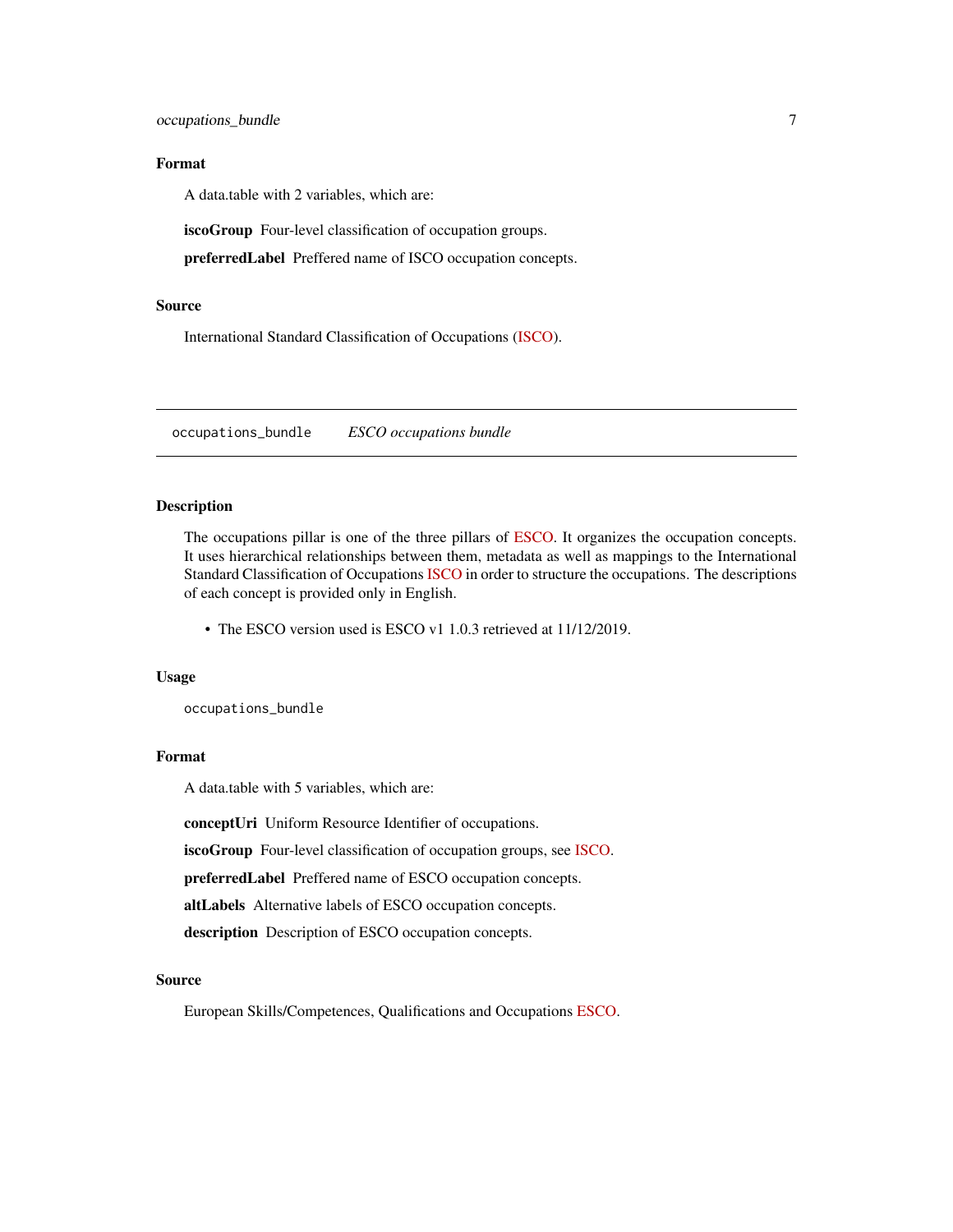#### <span id="page-7-1"></span><span id="page-7-0"></span>Description

Measure weighted amount of information concerning the specificity of terms in a corpus. Term frequency–Inverse document frequency is one of the most frequently applied weighting schemes in information retrieval systems. The tf–idf is a statistical measure proportional to the number of times a word appears in the document, but is offset by the number of documents in the corpus that contain the word. Variations of the tf–idf are often used to estimate a document's relevance given a free-text query.

#### Usage

```
tf_idf(
  corpus,
  stopwords = NULL,
  id\_col = "id",text_col = "text",tf_weight = "double_norm",
  idf_weight = "idf_smooth",
  min_{max} = 2,
  norm = TRUE
)
```
#### Arguments

| corpus          | Input data, with an id column and a text column. Can be of type data.frame or<br>data.table.                                                                              |
|-----------------|---------------------------------------------------------------------------------------------------------------------------------------------------------------------------|
| stopwords       | A character vector of stopwords. Stopwords are filtered out before calculating<br>numerical statistics.                                                                   |
| id_col          | Input data column name with the ids of the documents.                                                                                                                     |
| text_col        | Input data column name with the documents.                                                                                                                                |
| tf_weight       | Weighting scheme of term frequency. Choices are raw_count, double_norm<br>or log_norm for raw count, double normalization at 0.5 and log normalization<br>respectively.   |
| idf_weight      | Weighting scheme of inverse document frequency. Choices are idf and idf_smooth<br>for inverse document frequency and inverse document frequency smooth respec-<br>tively. |
| $min_{1 chars}$ | Words with less characters than min_chars are filtered out before calculating<br>numerical statistics.                                                                    |
| norm            | Boolean value for document normalization.                                                                                                                                 |

#### Value

A data.table with three columns, namely class derived from given document ids, term and tfIdf.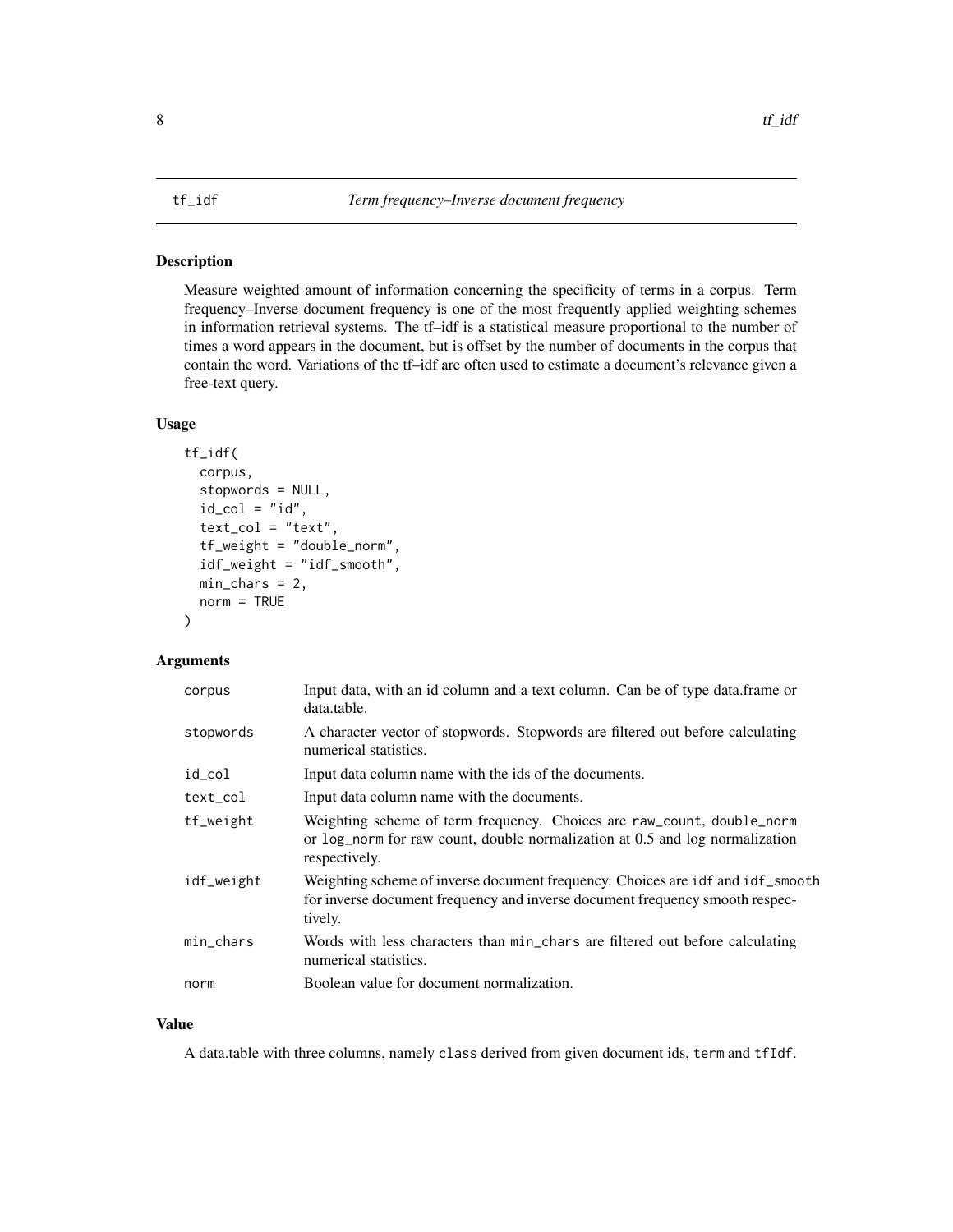$t_f$  idf  $\qquad \qquad$  9

### Examples

```
library(data.table)
corpus <- copy(occupations_bundle)
invisible(corpus[, text := paste(preferredLabel, altLabels)])
invisible(corpus[, text := cleansing_corpus(text)])
corpus <- corpus[ , .(conceptUri, text)]
setnames(corpus, c("id", "text"))
tf_idf(corpus)
```